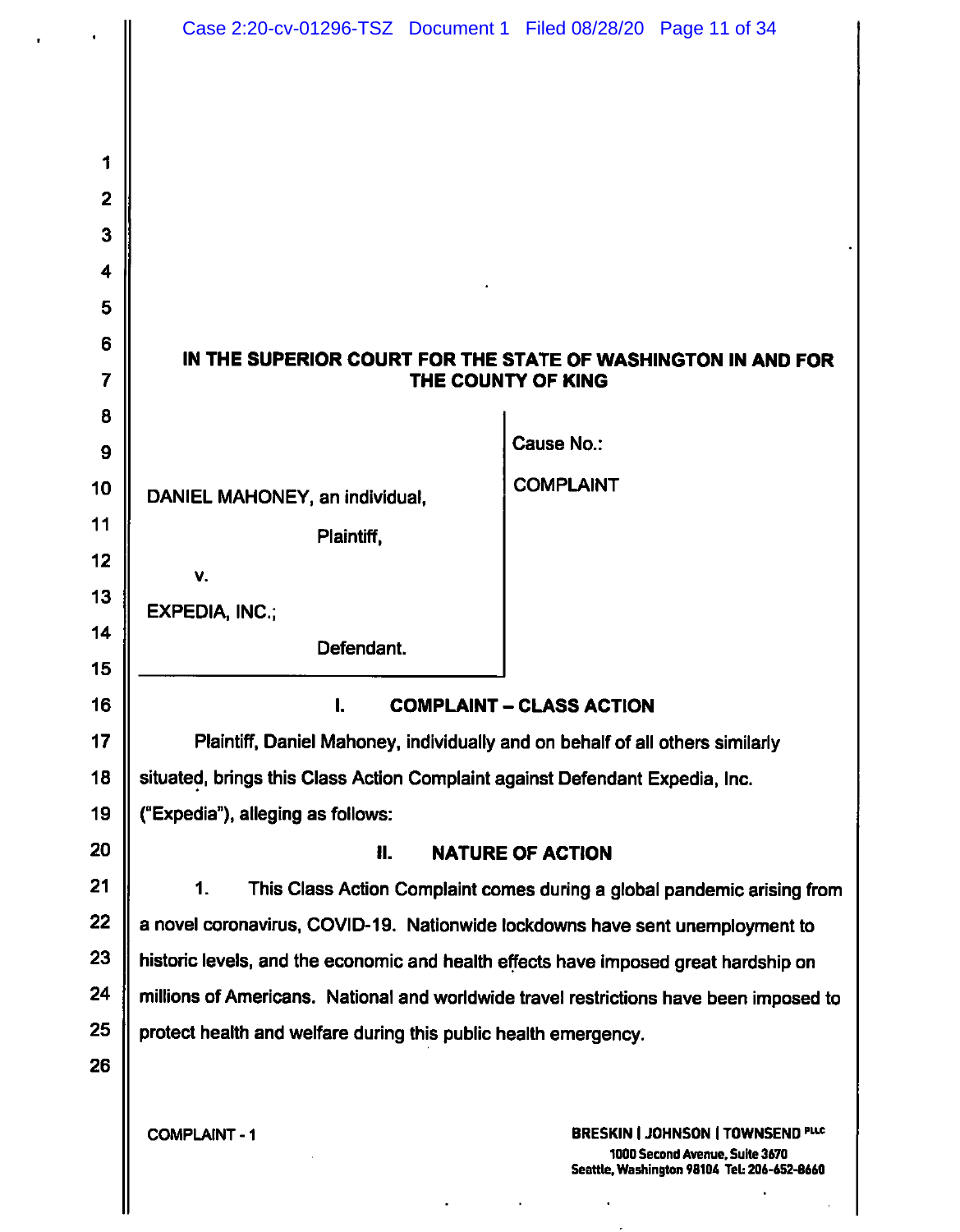1 | 2. The pandemic has dramatically impacted travel, particularly air travel, which is down nearly 70% from last year. The ability to travel has been eliminated for many Americans.

3. Airlines have slashed flight schedules, resulting in thousands of flight cancellations for millions of passengers.

4. Under U.S. law, airline passengers are entitled to a refund if the airline cancels a flight, regardless of the reason the airline cancels the flight.

5. Some carriers have honored this requirement, while others have not.

6. Some carriers have offered only to rebook and/or provide travel vouchers to passengers whose trips the airlines canceled.

7. Many of these carriers market and book their flights to consumers through online travel agencies.

8. An online travel agency (OTA) is a web-based marketplace that allows consumers to research and book travel products and services through a single interface.

16 || 9. When using an OTA, the consumer books his or her flight directly with the OTA rather than the airline. 9.

The OTA acts as a "middleman" or broker in the transaction between the  $18$   $\parallel$   $10$ . 19 | consumer and the airline.

11. The OTA provides the consumer with confirmation of the flight, and provides the consumer with other important notices about the flight thereafter, including delays and cancelations.

 $23$  || 12. The consumer's primary relationship with respect to his or her flight 24  $\parallel$  purchase is with the OTA.

13. The OTAs charge a booking fee to the airlines, and often that fee is passed directly to consumers within the price of the flight.

**COMPLAINT-2**

**BRESKIN I JOHNSON I TOWNSEND 100Q Second Avenue, Suite 3670 Seattle, Washington 98106 Tel: 206-6S2-6660**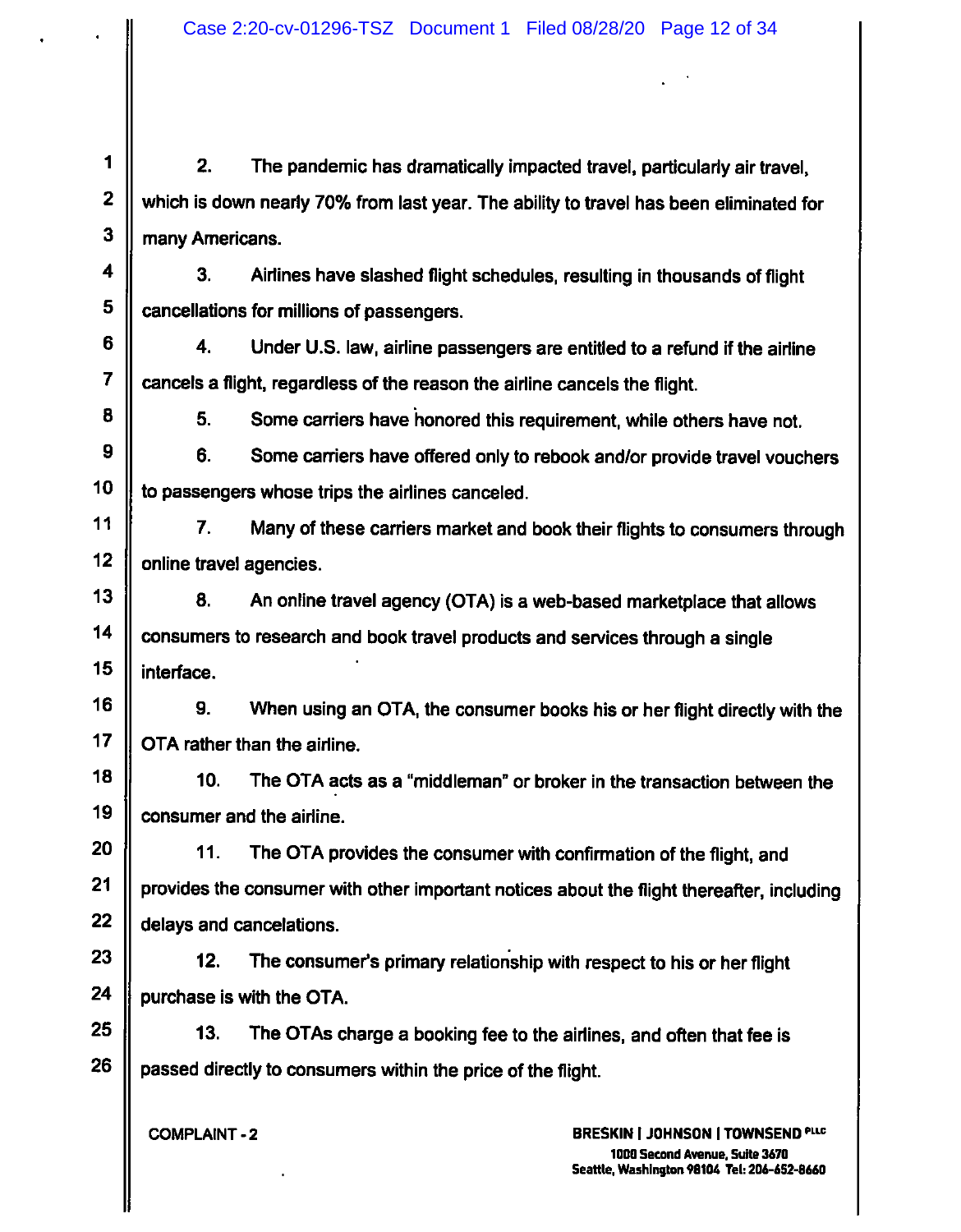1 | 14. Millions of American consumers book airline travel through OTAs. 14.

The largest OTAs have come to possess considerable leverage in the travel marketplace, and most airlines offer flights through OTAs.  $2 \parallel$  15.

Expedia is the largest OTA in the United States with approximately 70 percent of the OTA market. Expedia operates Expedia.com, Orbitz, Hotels.com, Trivago, CheapTickets, Hotwire, HomeAway, and Travelocity.  $4 \parallel$  16.

During this unprecedented global health and economic crisis, consumers' need for refunds over travel vouchers Is pressing. Travel vouchers provide little security in this crisis, particularly where many individuals need money now to pay for basics like food and rent.  $7 \parallel 17.$ 

11  $\parallel$  18. When airlines began cancelling flights in the spring of 2020, customers who had booked their flights through Expedia received notice of the cancellations directly from Expedia.

19. Expedia told its customers what their options were, and told its customers to contact Expedia to elect an option.

20. However, Expedia does not necessarily provide its customers with refunds for canceled flights.

21. If an airline tells Expedia that a refund is not an option, Expedia tells its customer that a refund is not an option.

22. in its role as middleman or broker, Expedia manages the consumer's purchase, but refuses to ensure that they receive refunds for canceled flights if an airline does not agree to do so.

23. Expedia's actions have financially damaged Plaintiff and the Class Members. Plaintiff requested refunds for tickets on a cancelled flight and was entitled to a refund. But, as with so many other passengers, Expedia denied that request. Expedia has engaged in unfair and deceptive conduct through its policy to refuse refunds.

**COMPLAINT-3**

**BRESKIN I JOHNSON I TOWNSEND 1000 Second Avenue. Suite 3670 Seattle, Washington 98106 Tek 206-652-8660**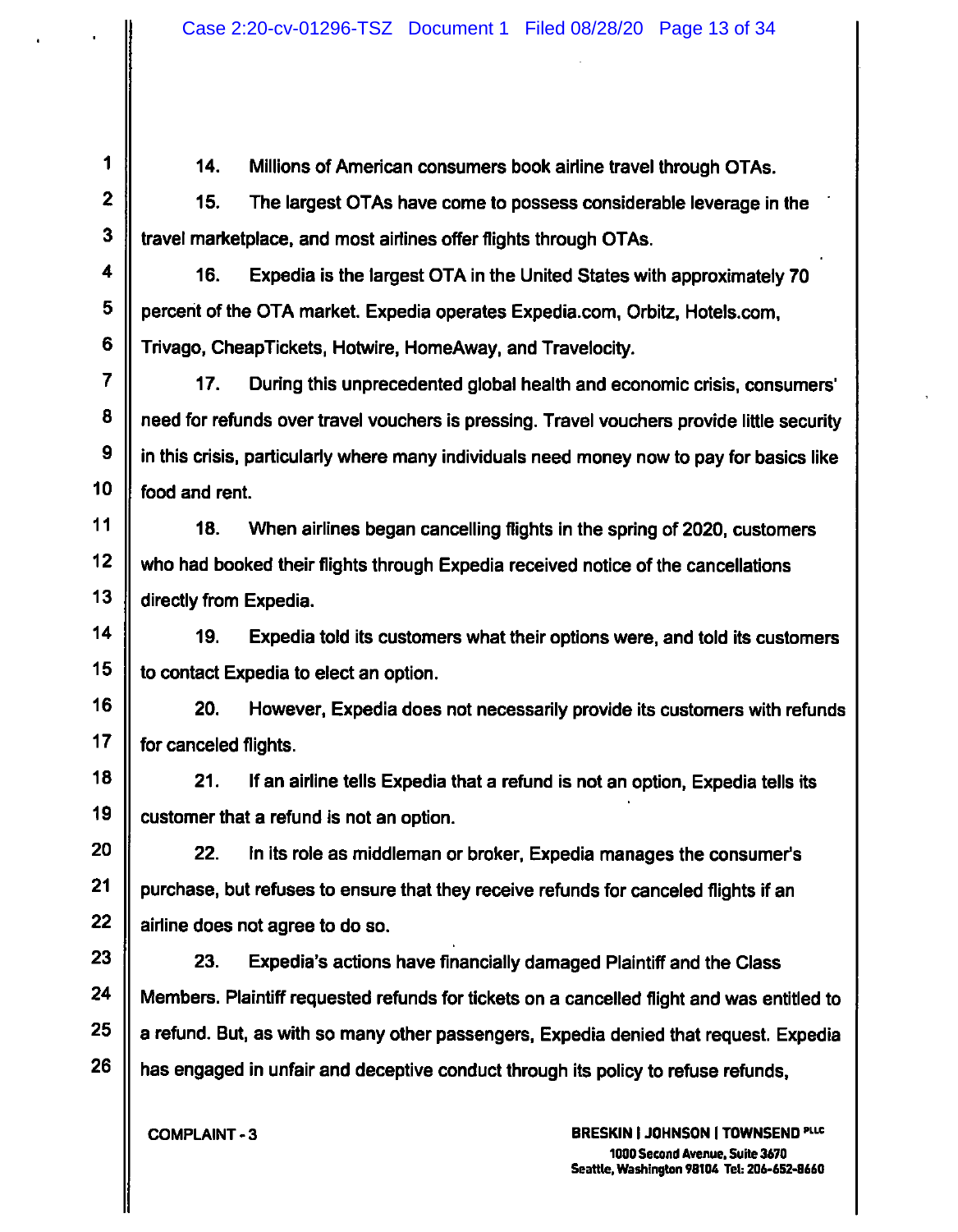1 | limiting and forcing customers into a rebooked flight or travel voucher instead of  $2 \parallel$  returning their money.

 $3 \parallel$  24. As a result, Plaintiff brings this action because Plaintiff and the Class Members did not receive refunds for cancelled flights booked through Expedia, lost the benefit of their bargain and suffered Injury to business or property, and are entitled to recover compensatory damages, trebled, and attorney's fees and costs. 24.

## <sup>7</sup> **III. JURISDICTION AND VENUE**

 $8 \parallel$  25. This Court has jurisdiction over the subject matter of this action under  $9$  | RCW 19.86.090.

10 || 26. This Court has personal jurisdiction over the Defendant because it is headquartered and resides in King County, Washington.

27. Venue is appropriate in this Court because Defendant maintains its principal place of business within King County. Upon information and belief, events and transactions causing the claims herein, including Expedia's decision-making regarding its refund policy challenged in this lawsuit, has occurred within King County.

# <sup>16</sup> **IV. PARTIES**

17  $\parallel$  28. Plaintiff Daniel Mahoney is a citizen and resident of the State of California. He purchased a ticket from Expedia in December 2019 for travel to Italy in July 2020 on TAP Air Portugal. In May 2020, Expedia notified Plaintiff that his flights had been cancelled. Despite requesting and being entitled to a refund for his cancelled flight, Expedia has refused to provide Plaintiff a refund. 28.

Defendant Expedia, Inc. is a Washington corporation with a principal place of business at 1111 Expedia Group Way W., Seattle, Washington, 98119-1111. It provides online travel agency services to the general public, including the sale of airline travel on a variety of airlines worldwide.  $22 \parallel 29.$ 

**BRESKIN I JOHNSON I TOWNSEND PUC COMPLAINT-4 1000 Second Avenue.Suite 3670 Seattle, Washington 98106 Tel: 206-652-8660**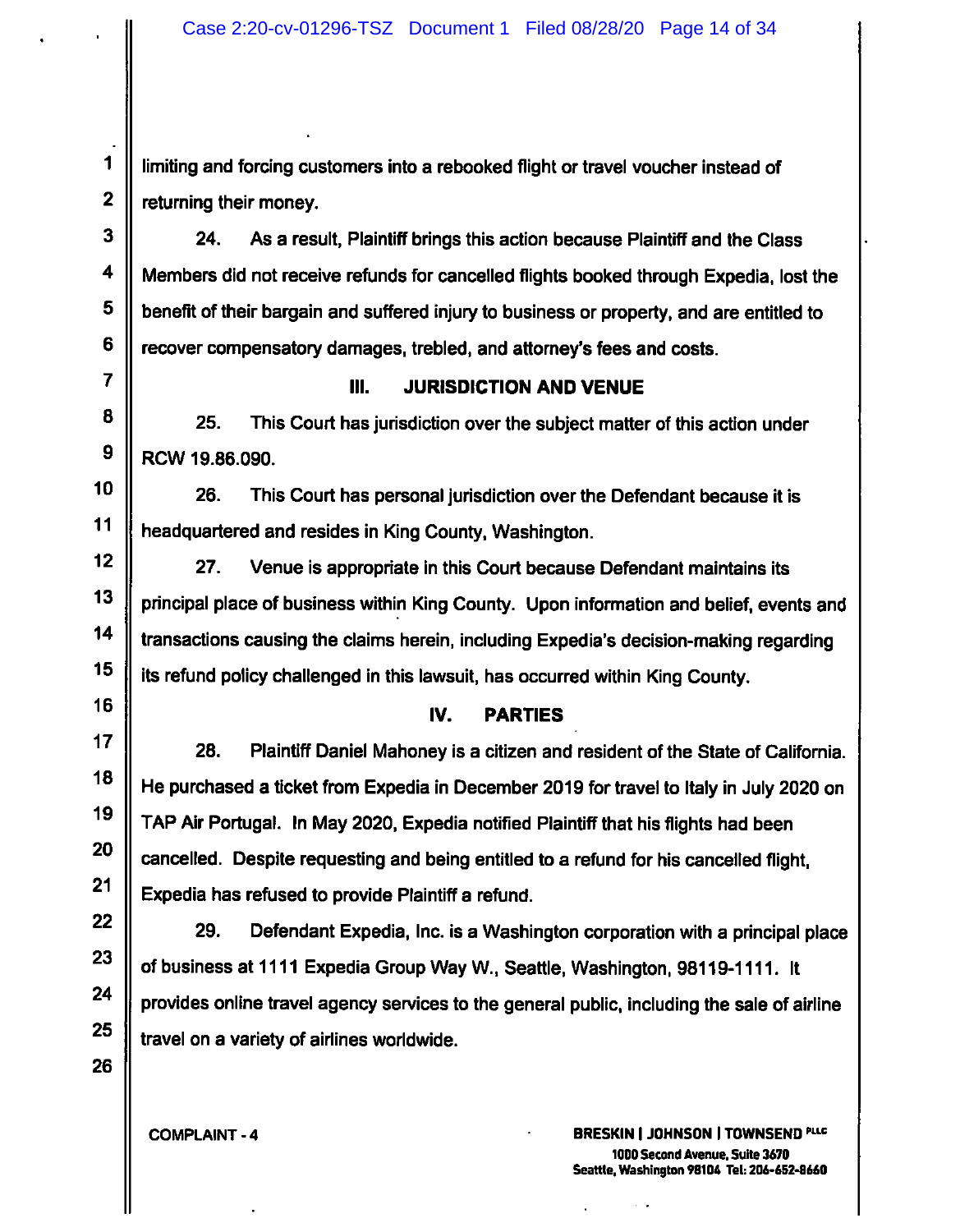# **2**

**3**

## **<sup>1</sup> V. FACTS**

30. On March 11, 2020, the World Health Organization declared COVID-19 a pandemic. That same day, U.S. officiais announced new travel bans blocking most visitors from continental Europe to the United States.

31. Travel restrictions domestically began on March 16, 2020, with many states, counties, and municipalities announcing shelter-in-place orders throughout the weeks that followed.

32. Many other countries have instituted similar travel bans and restrictions. At the time of the drafting of this complaint, most European nations have not yet begun permitting Americans to enter their countries.

33. As airlines announced flight cancellations (combined with decreased bookings), some took a variety of steps to make it difficult, if not impossible, for consumers to receive any refund on pandemic cancelled flights.

34. Despite its role as middleman or broker in its customers' purchase of air travel on these airlines, Expedia did not intervene or take steps to ensure that its customers were given the right to receive a refund on pandemic cancelled flights. It did so despite consumers' right to receive a refund for canceled flights, even with nonrefundable tickets.

35. According to the United States Department of Transportation's April 3, 2020, Enforcement Notice, if any airline cancels a flight, passengers are entitled to receive a full refund.

22  $\parallel$  36. This notice was issued to "remind" both U.S. and foreign carriers that, during the pandemic, their "obligation to refund passengers for cancelled or significantly delayed flights remains unchanged." 36.

**COMPLAINT-5**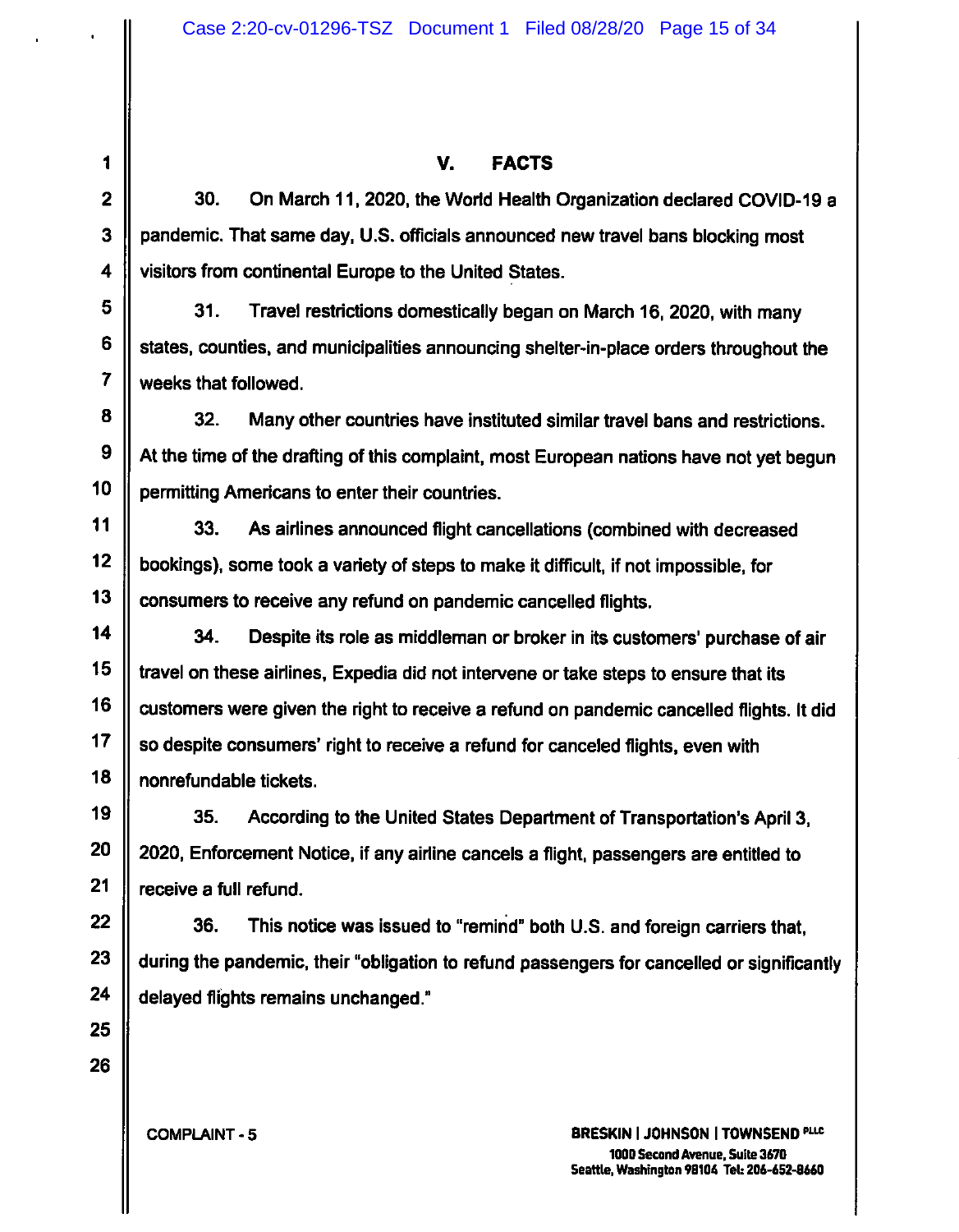1  $\parallel$  37. The DOT's notice pointed out that this obligation to promptly refund airfare for flights that a carrier cancels is "longstanding," citing *Enhancing Airline Passenger Protections,* 76 Fed. Reg. 23110-01 (April 25. 2011).

38. However, many airlines have attempted to keep passenger money through providing travel credits, not refunds.

39. When customers purchased tickets from Expedia on flights that were later canceled, Expedia has not taken steps to ensure its customers have the option of receiving a full refund.

 $9 \parallel$  40. According to the Department of Transportation, it is an unfair or deceptive practice for an OTA to "fail[] or refus[e] to make proper refunds promptly when service cannot be performed as contracted." 14 C.F.R. § 399.80(1). 40.

Expedia's failure to ensure customers refunds contradicts such established transportation requirements that operate for the benefit and protection of OTA consumers, and constitutes an unfair or deceptive trade practice under Washington law.  $12 \parallel 41.$ 

16 | 42. On or about December 6, 2019, Plaintiff Mahoney purchased a round trip ticket from San Francisco to Milan from Expedia, on flights provided by TAP Air Portugal. 42.

19 | 43. According to his itinerary supplied by Expedia, he was to depart on July 19, 2020, and return on July 27, 2020.

44. Plaintiff was charged a total of \$905.08 for these flights.

45. On May 24. 2020, Expedia notified Plaintiff by email that the airline had "made an involuntary schedule change" and "unfortunately your original flight is no longer operating."

**COMPLAINT-6**

**BRESKIN I JOHNSON I TOWNSEND 1000 Second Avenue. Suite 3670 Seattle, Washington 98104 TeU 206-652-8660**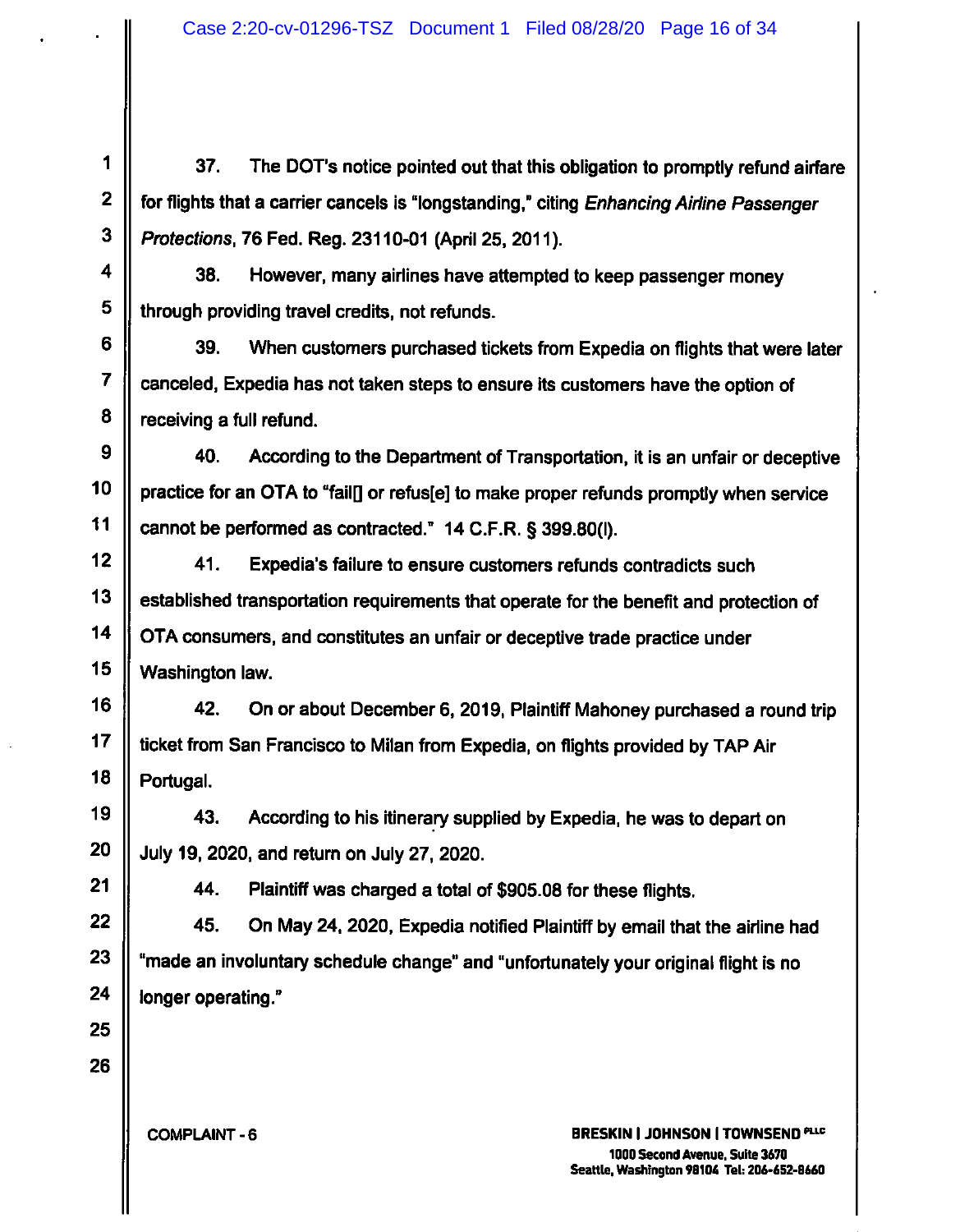<sup>1</sup> 46. Expedia told Plaintiff it had "worked closely with TAP Portugal to come up with comparable flight options" and requested his "immediate response to this email with the option [he] would like to proceed."

47. Expedia gave Plaintiff only one option:

OPTION <sup>1</sup> Depending on TAP Portugal policy, you may request a full refund for your ticket. If you choose this option, you'll need to make a new booking based on the flights and prices currently available.

8 | 48. Expedia also promised to "contact [Plaintiff] first by phone, then by email if the option you choose is no longer available."

49. The day after receiving this email, Plaintiff went to Expedia's website and initiated a "chat" conversation with an Expedia agent. He requested a refund of his purchase for the canceled flight. The agent said that he would instead receive a voucher for his purchase price for use with American Airlines, valid until December 31, 2020. The agent indicated that the airline would not provide a refund. Plaintiff said he wanted a refund, and the agent disconnected the chat.

50. Plaintiff promptly initiated a second chat with a second Expedia agent. The second agent said the same thing as the first. The agent said that the airline would only provide a voucher. Plaintiff indicated he believed he had a legal right to a refund. The second agent disconnected the second chat with the Plaintiff.

51. Plaintiff spent between 30 and 60 minutes engaged in these two chats with Expedia, to no effect.

22 || 52. Plaintiff then called Expedia. After reaching an Expedia agent, the agent told Plaintiff the same thing the previous agents had—that that the airline was not offering a refund but only a voucher for use on American Airlines. This agent said the voucher would be valid until December 31, 2021. Again, when Plaintiff asserted he had a right to and wanted a refund, the agent disconnected the call. 52.

**COMPLAINT-7**

2

3

4

5

6

7

**9**

**10**

**11**

**12**

**13**

**14**

**15**

**16**

**17**

**18**

**19**

**20**

**21**

23

24

25

26

**BRESKIN I JOHNSON I TOWNSEND 1000 Second Avenue, Suite 3670 Seattle. Washington 98106 Tel: 206-652-8660**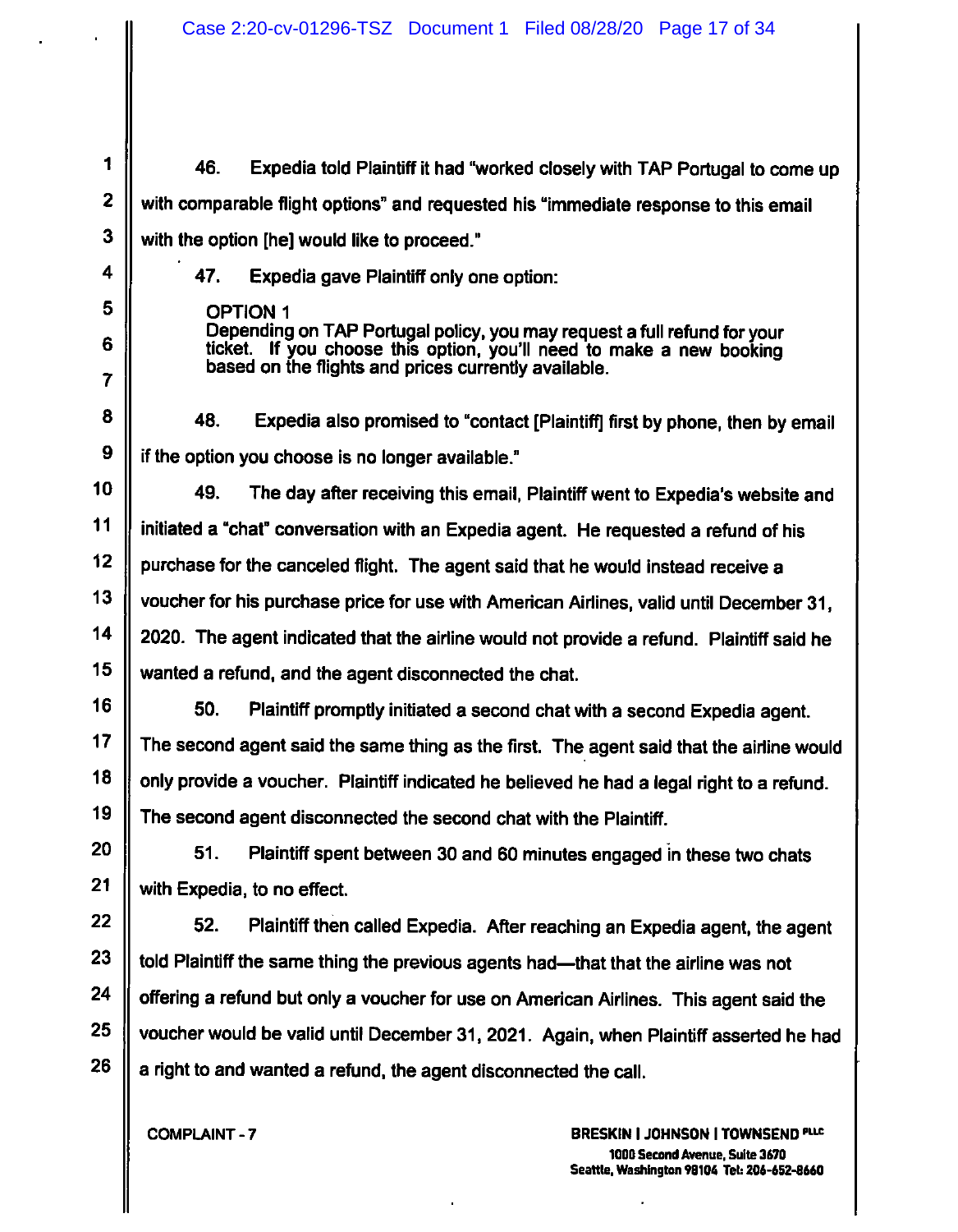1  $\parallel$  53. Plaintiff called Expedia a second time and, after reaching a fourth Expedia agent, asked to speak to a supervisor. He explained his previous experiences being disconnected, and the agent said if that happened again, Expedia would call him back. Plaintiff was put on hold. After about 45 minutes, Plaintiff gave up and disconnected.

54. The Expedia agent called Plaintiff back and connected him with a supervisor. Plaintiff explained all of his previous contacts and his belief that he was entitled to a refund. The supervisor told Plaintiff that Expedia would need some kind of code from TAP Portugal to process a refund and that "without that code my hands are tied." The supervisor said he would check into the refund, and that Plaintiff would hear back from Expedia.

2

3

4

5

6

7

8

9

10

**14**

15

16

17

19

20

22

23

24

25

11  $\parallel$  55. Plaintiff spent over two hours engaged in these calls with Expedia. 55.

Expedia did not contact Plaintiff again.  $12 \parallel$  56.

Over a week later, on or about June 3, 2020, Plaintiff called Expedia a third time. When he reached an agent, he told her the entire story again, and again asked for a refund. The agent told Plaintiff she would check with the airline and put Plaintiff on hold. After about 30 or 40 minutes, the agent came back on the line and again said that the airline would only offer him a voucher, not a refund.  $13 \parallel 57$ .

**<sup>18</sup> VI. CLASS ACTION ALLEGATIONS**

58. Plaintiff sues under Rule 23(a), (b)(2), and Rule 23(b)(3) of the Civil rules, on behalf of himself and a Class defined as follows:

21 **All persons in the United States who purchased tickets for travel from Expedia on** flights scheduled to operate to, from, or within the United States on or after March 1, 2020 and who were not offered a refund after their flights were canceled.

Plaintiff reserves the right to modify or amend the Class definition, as appropriate,

during this litigation.

26

**COMPLAINT-8**

**BRESKIN I JOHNSON I TOWNSEND ''l ic 1000 Second Avenue, Suite 3670 Seattle. Washington 98106 Teb 206-652-8660**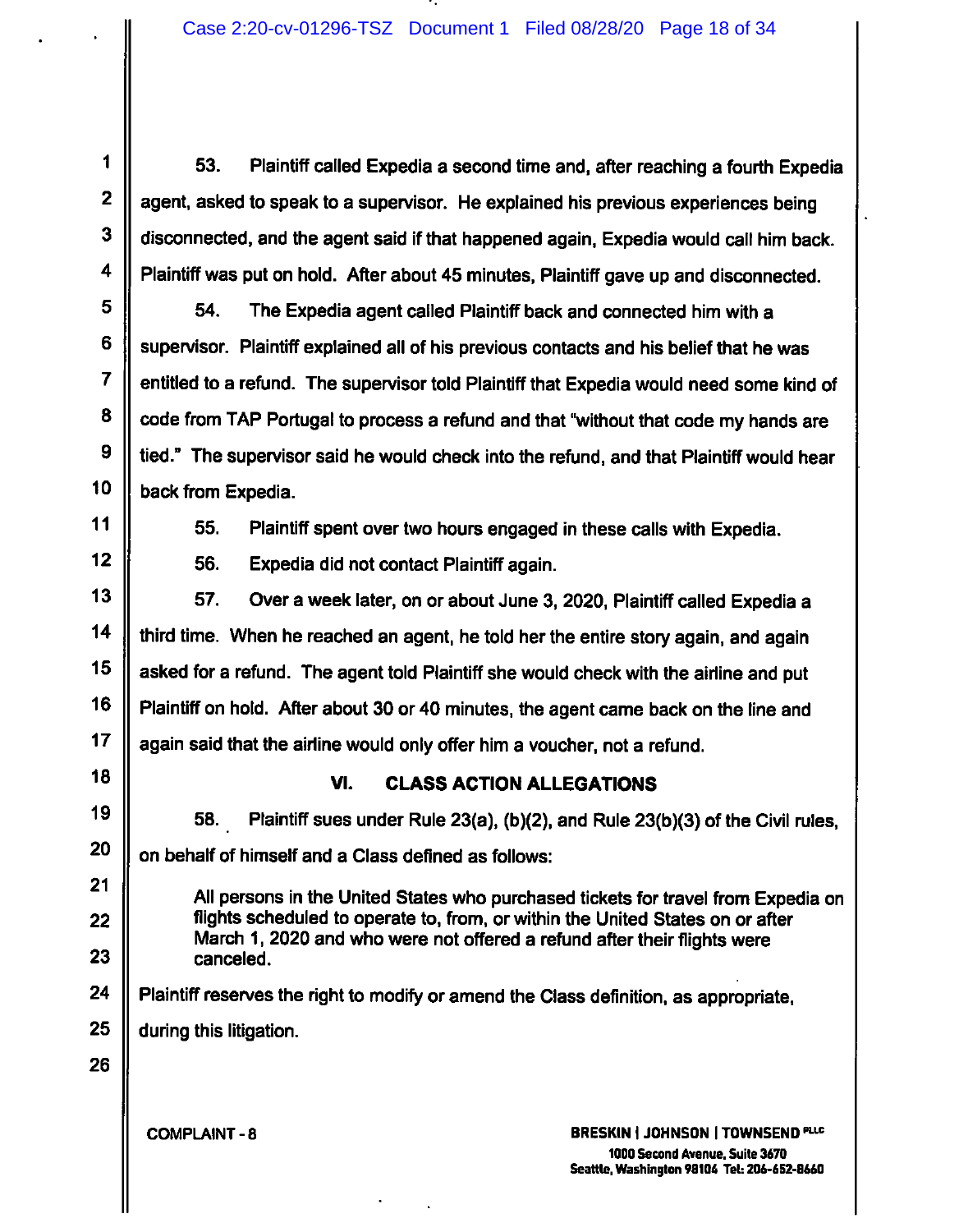1  $\parallel$  59. The definition of the Class is unambiguous. Plaintiff is a member of the Ciass he seeks to represent. Class Members can be notified of the class action through ticketing contact information and/or address lists maintained in the usual course of business by Defendant.

60. Under Rule 23(a)(1), Class Members are so numerous and geographically dispersed that the individual joinder of all Class Members is impracticable. The total number of members of the proposed Class is greater than 100 and likely in the tens or hundreds of thousands.

61. Expedia has acted or refused to act on grounds generally applicable to Plaintiff and the Class Members, making appropriate final injunctive relief and declaratory relief regarding the Class under Rule 23(b)(2). 9 10 11

62. Plaintiff shows that common questions of law and fact predominate over the questions affecting only individual Class Members under Rule 23(a)(2) and (b)(3). Some of the common legal and factual questions include:

a. Whether Defendant engaged in the conduct alleged;

b. Whether Defendant has a policy and/or procedure of denying refunds to Class Members for cancelled flights;

c. Whether Defendant's policy and/or procedure of denying refunds to passengers on cancelled flights is unfair or deceptive under Washington law;

d. Whether Washington law applies to the claims of all Class members nationwide;

e. The nature and extent of damages and other remedies to which the conduct of Defendant entitles the Class Members.

63. Defendant engaged in a common course of conduct giving rise to the legal rights sought to be enforced by the Class Members. Similar or identical statutory violations and deceptive business practices are involved. Individual questions pale by comparison to the numerous common questions that predominate.

**COMPLAINT-9**

2

3

4

5

6

7

8

12

13

14

15

16

17

18

19

20

21

22

23

24

25

26

**BRESKIN I JOHNSON I TOWNSEND 1000 Second Avenue, Suite 3670 Seattle, Washington 98104 Tel: 206-652-8660**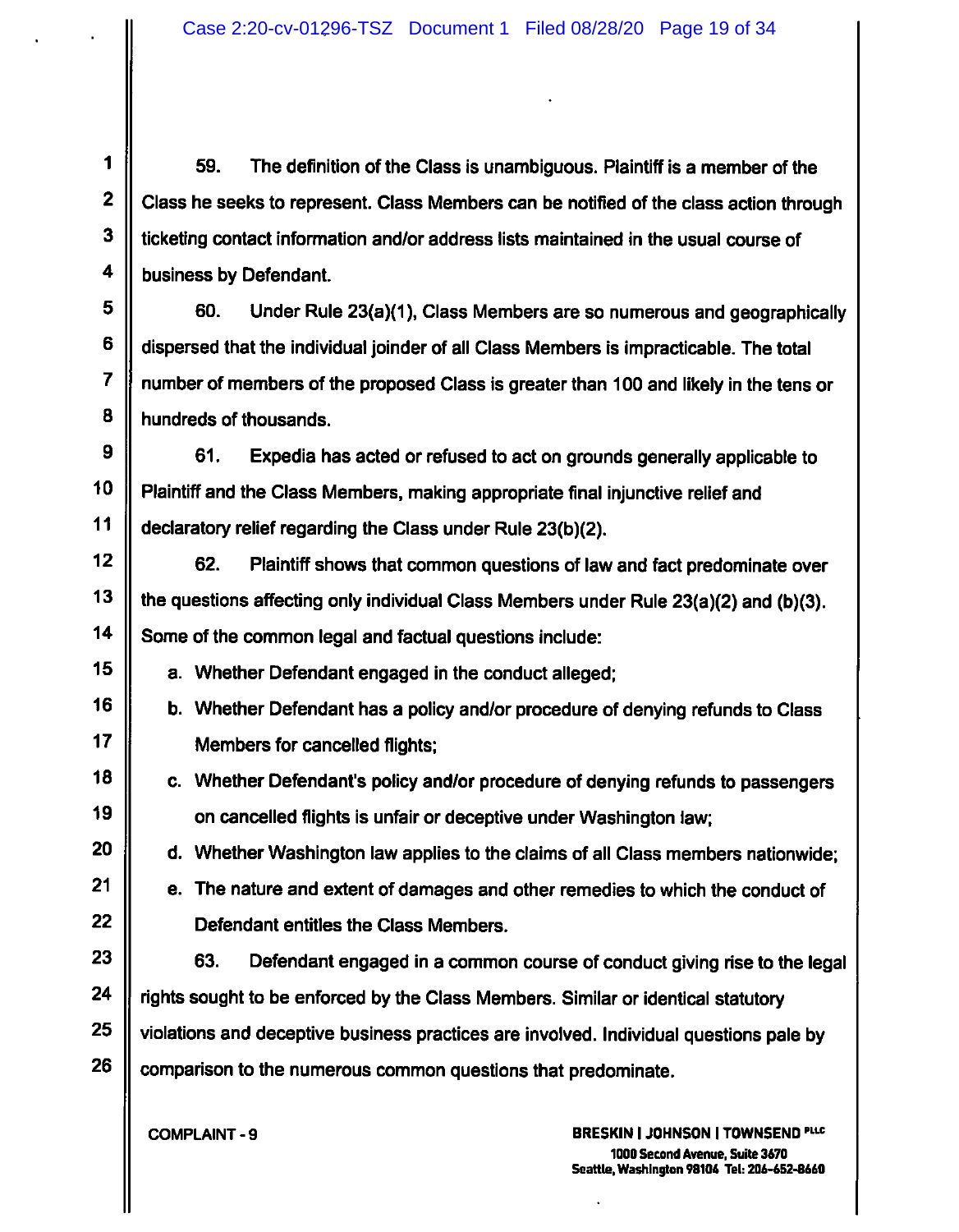1 64. The injuries sustained by the Class Members flow, in each instance, from <sup>a</sup> common nucleus of operative facts under Rule 23(a)(2) - Defendant's misconduct. In each case Defendant sold tickets on flights that were cancelled yet denied refunds to Class Members for such cancelled flights.

65. The Class Members have been damaged by Defendant's misconduct through Expedia's practice of denying refunds to Class Members for such cancelled flights.

8 || 66. Plaintiff's claims are typical of the claims of the other Class Members as required by Rule 23(a)(3). Plaintiff paid for airline tickets and did not receive a refund for his cancelled flight.

67. Plaintiff and his counsel will fairly and adequately protect the interests of the Class as required by Rule 23(a)(4). Plaintiff is familiar with the basic facts that form the bases of the Class Members' claims. Plaintiff's interests do not conflict with the interests of the other Class Members he seeks to represent. Plaintiff has retained counsel competent and experienced in class action litigation and intends to prosecute this action vigorously. Plaintiffs counsel has successfully prosecuted complex class actions, including consumer protection class actions. Plaintiff and Plaintiff's counsel will fairly and adequately protect the interests of the Class Members.

68. Consistent with Rule 23(b)(3), the class action device is superior to other available means for the fair and efficient adjudication of the claims of Plaintiff and the Class Members. The relief sought per individual members of the Class is small given the burden and expense of individual prosecution of the potentially extensive litigation necessitated by the conduct of Defendant. It would be virtually impossible for the Class Members to seek redress individually. Even if the Class Members themselves could afford such individual litigation, the court system could not.

**25 26**

2

3

4

5

6

7

**9**

**10**

**11**

**12**

**13**

**14**

**15**

**16**

**17**

**18**

**19**

**20**

**21**

**22**

**23**

**24**

**COMPLAINT-10**

**BRESKIN I JOHNSON I TOWNSEND 1000 Second Avenue, Suite 3670 Seattle, Washington 98106 Tek 206-652-8660**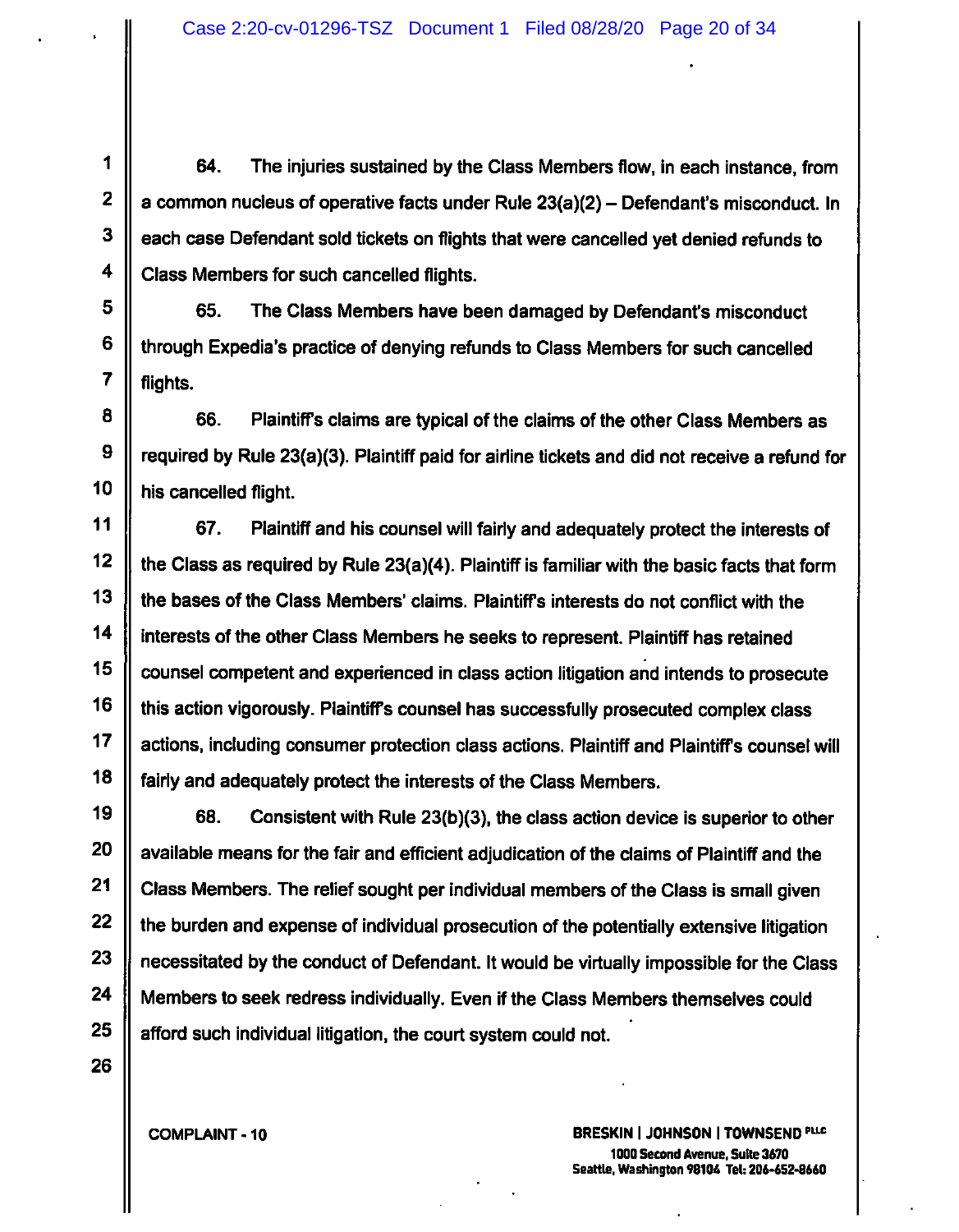1 69. The King County Superior Court is a desirable forum under Rule 23(b)(3)(C) because Defendant is headquartered in Seattie, made pertinent decisions here, and information and reievant documents are expected to exist within this County.

70. Further, under Ruie 23(b)(3)(D), individuai iitigation of the iegai and factuai issues raised by the conduct of Defendant would increase delay and expense to all parties and to the court system. The class action device presents far fewer management difficulties and provides the benefits of a single, uniform adjudication, economies of scale, and comprehensive supervision by a single court. Given the similar nature of the Class Members' claims and the absence of material differences in the state statutes and common laws upon which the Class Members' claims are based, a nationwide Class will be easily managed by the Court and the parties.

#### **VII. CAUSES OF ACTION**

### **VIOLATIONS OF THE WASHINGTON CONSUMER PROTECTION ACT**

<sup>14</sup> **71**. Plaintiff restates, re-alleges, and incorporates herein by reference the preceding paragraphs as if fully set forth herein and further alleges as follows:

72. Defendant's acts and practices are unfair or deceptive practices in trade or commerce and therefore violate the Washington Consumer Protection Act, Wash. Rev. Code § 19.86.010, et seq.

73. Defendant's acts and practices caused damage to the business or property of Plaintiff and members of the Class in connection with the sale and refunds of airline tickets.

 $22$  ||  $24$  Plaintiff, on behalf of himself and the Class Members, seeks monetary damages, treble damages, and such other and further relief as set forth in each of the above-enumerated statutes. 74.

2

3

4

5

6

7

**8**

9

10

11

12

13

15

**COMPLAINT-11**